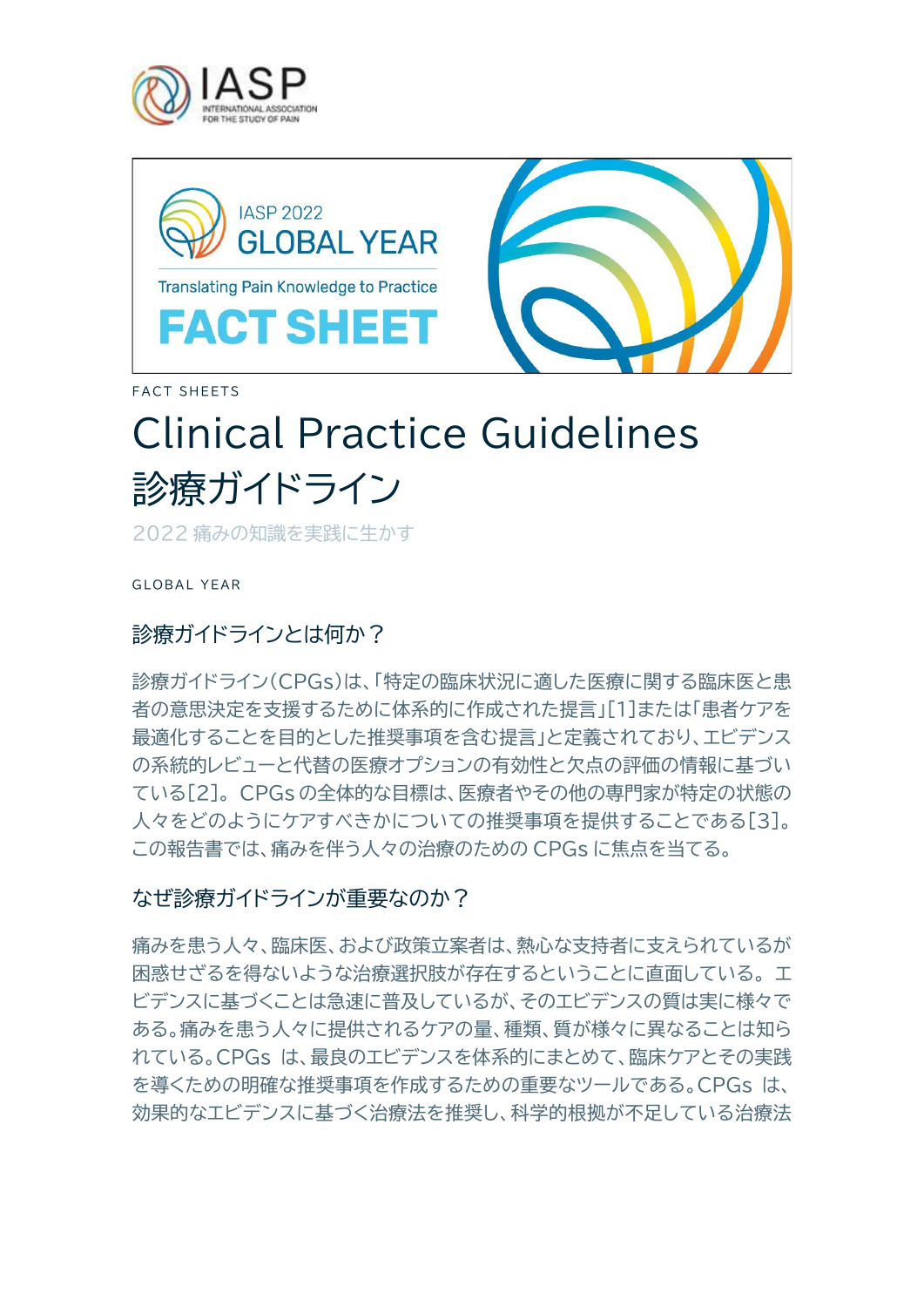

の実践を思いとどまらせることで、効果がないまたは安全でない治療法に関連す る無駄と潜在的な危害を減らしながら、ケアの質を最適化しようとする[4]。

### 誰が診療ガイドラインを開発し、なぜそれが重要なのか?

CPGs は、英国の国立医療技術評価機構(NICE)などの政府支援機関、または専 門家/特定の学術興味のための団体によって開発されることがよくある。例として は、米国内科学会や国際疼痛学会(IASP)の神経肢障害性疼痛分科会 (NeupSIG)などである。どのタイプの組織が CPGs を開発するにせよ、患者の ケアに関連し実臨床の経験を持つ複数の臨床分野の人々からの重要な意見に基 づいて作成される必要がある。これが保証されていない場合、診療ガイドラインが 最良の臨床実践ではなく特定の専門家グループの利益を反映する可能性があり、 推奨事項が痛みを患う人々と一緒に暮らす人々または世話をする人々の需要を現 実的に反映されない危険性がある。また、専門家と業界の双方の利益と関係性を 含む、ガイドライン開発チームでは考え得る利益相反について完全な透明性が必要 である[5]。

# 診療ガイドライン(CPGs)はどのように開発される必要があり、信頼でき る CPGs はどのように見つけることができるか?

CPGsの開発は、体系的で透明性のあるプロセスである必要があり、エビデンスを 検索する前に、ガイドラインと方法論の明確な範囲を開発および定義することが含 まれる必要がある。適切な知識、技術、および代表者を備えたガイドライン開発グ ループ(委員会)を召集し、概説されている臨床疑問に特有の系統的レビューを実 施し、最終的にエビデンスを評価し、それらを推奨事項に変換する。最終的にガイド ラインを作成するときには、痛みを患う人々を含む全ての重要な利害関係者と協 議するプロセスが必要である。CPGs は、推奨事項と、それらを作成するために使 用されたエビデンスの確実性を明確に伝える必要がある。

AGREE-II ツールを使用して、CPGs の品質を評価できる[6]。ガイドラインの範 囲と目的、利害関係者の関与の質、開発の厳密さ、表記の明確さ、ガイドラインの 適用性、編集上の独立性および批評の予定について検討する。

#### 同じ議題に関する異なるガイドラインが一致しないのはなぜか?

同じ議題に関する複数のガイドラインが矛盾する推奨事項を記載することがある 理由はいくつかある。このような理由には、関心のある母集団と地域の設定の違 い、ガイドラインの根拠となる研究論文が異なることに繋がる可能性があるエビデ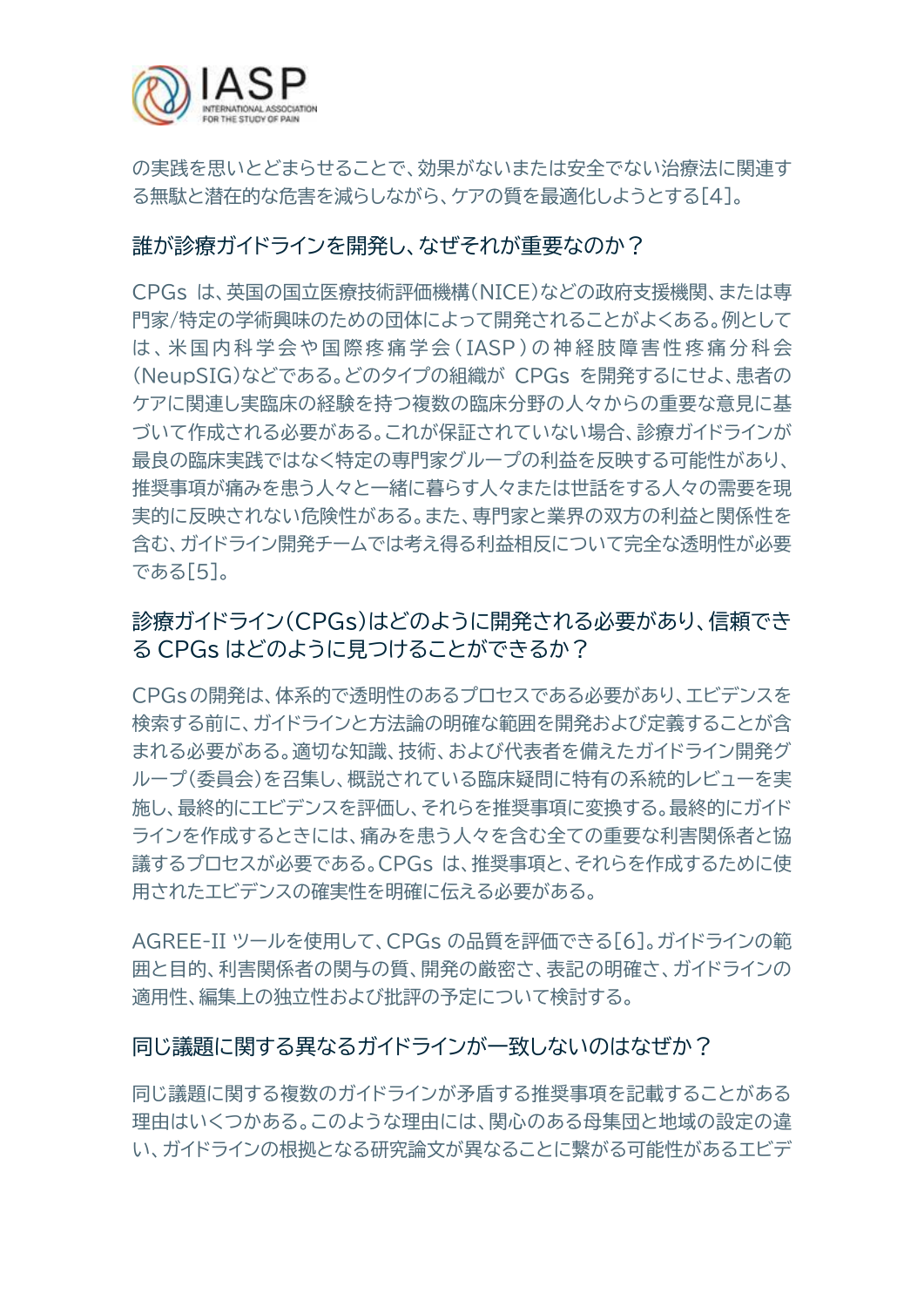

ンス検索の固定の日付と範囲の違いが含まれる可能性がある。さらに、臨床的有 効性についての説得力のあるエビデンスを示す方法論の閾値が様々に異なること、 および異なるガイドライン委員会による同じデビデンスの解釈の違い[4,7] など、 様々な理由が含まれる。エビデンスの量と質が高まるにつれて、ガイドライン間で 推奨事項が矛盾する可能性は低くなる。 実際、ガイドライン間での推奨事項の不 一致は、弱いエビデンスの警告サインである可能性がある[4]。

#### なぜ、臨床での実践をいつも変えないのか?

CPGs を発行しても、臨床での診療内容が変わることを保証するものではない。 複数の潜在的な障壁が実践の変更を妨げるため[9,10]、ガイドラインの推奨事項 が広く遵守されていない事例は多くある[8]。これらには、ガイドラインに関する臨 床医の知識と理解、その推奨事項を受け入れる意欲(多くの場合、深い信念、臨床 経験、好み、および既得権益)に直面して、CPGs 推奨事項を実践することの実現 可能性に関連する地域的な問題および組織の文化、ガイドライン自体のアクセス可 能性と信頼性[9-13]、および患者のガイドライン推奨の受容性またはその欠如 [14] が含まれる。

#### 診療ガイドラインはどのように実践されるのか?

臨床での診療内容の変更は複雑なプロセスであり、特定の戦略を裏付ける強力な エビデンスはない[15,16]。CPGs の推奨事項を最適に実践する方法を慎重に検 討する必要がある。これには、地域の臨床環境と地域の患者コミュニティの多様性 の詳細な理解、CPGs の実践を支援するために必要な地域の医療資源の評価、臨 床医への適切なトレーニングと支援、患者集団とのパートナーシップ、および評価 と適応の継続的なプロセスが必要になる可能性がある 。疼痛治療の分野におけ る効果的な CPGs の実践についてのさらなる研究が行われることは喫緊の課題 である。

#### 結語

CPGs は、エビデンスに基づく診療を実践する上で重要なツールである。 それら は、臨床ケアの質、一貫性、効率性を改善し、患者により良い治療を提供し、臨床シ ステムの効率性を改善するのに役立つ可能性がある。CPGs の実践を計画してい るユーザーとリーダーは、CPGs を批判的に吟味し、誰が CPGs を開発したか、お よび CPGs の開発プロセスが確立された品質指標を満たしているかどうかを検 討する必要がある。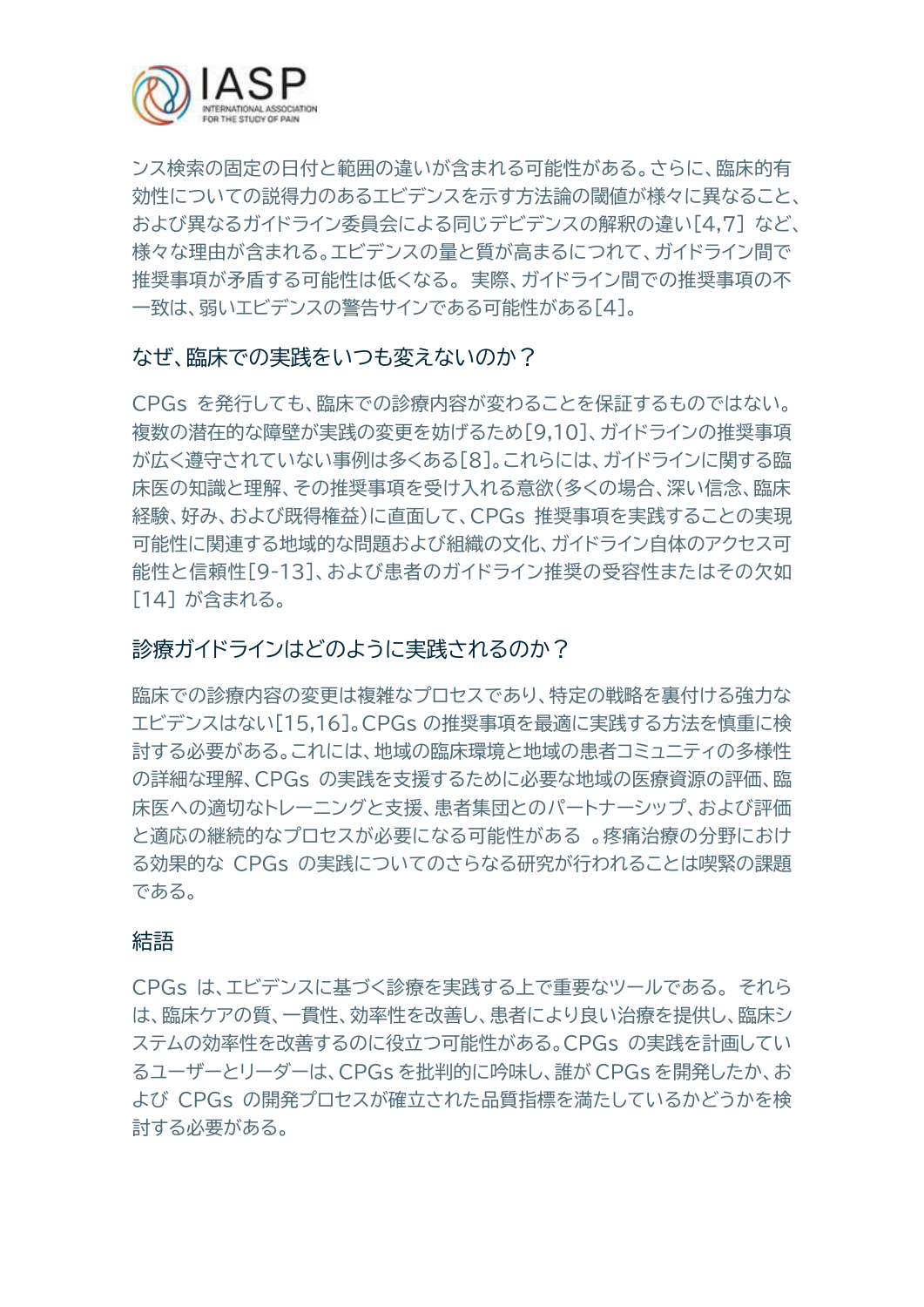

**REFERENCES** 

Field MJ, Lohr KN. Clinical practice guidelines: directions for a new program. Washington, DC: National Academy Press; 1990.

Graham R, Mancher M, Miller, Wolman D. Clinical practice guidelines we can trust. Washington DC: Institute of Medicine. National Academies Press; 2011.

National Institute for Health and Care Excellence. [https://www.nice.org.uk/process/pmg6/resources/](https://www.nice.org.uk/process/pmg6/resources/how-nice-clinical-guidelines-are-developed-an-overview-for-stakeholders-the-public-and-the-nhs-2549708893/chapter/nice-clinical-guidelines) [how-nice-clinical-guidelines-are-developed-an-overview-for](https://www.nice.org.uk/process/pmg6/resources/how-nice-clinical-guidelines-are-developed-an-overview-for-stakeholders-the-public-and-the-nhs-2549708893/chapter/nice-clinical-guidelines)[stakeholders-the-public-and-the-nhs-](https://www.nice.org.uk/process/pmg6/resources/how-nice-clinical-guidelines-are-developed-an-overview-for-stakeholders-the-public-and-the-nhs-2549708893/chapter/nice-clinical-guidelines)

[2549708893/chapter/nice-clinical-guidelines](https://www.nice.org.uk/process/pmg6/resources/how-nice-clinical-guidelines-are-developed-an-overview-for-stakeholders-the-public-and-the-nhs-2549708893/chapter/nice-clinical-guidelines) . Accessed 23/11/21

O'Connell NE, Ward SP. Low Back Pain: What Have Clinical Guidelines Ever Done for Us? J Orthop Sports Phys Ther 2018;48(2):54-57. doi:10.2519/jospt.2018.0602

Spithoff S, Leece P, Sullivan F, Persaud N, Belesiotis P, Steiner L (2020) Drivers of the opioid crisis: An appraisal of financial conflicts of interest in clinical practice guideline panels at the peak of opioid prescribing. PLoS ONE 15(1): e0227045.

Brouwers M, Kho ME, Browman GP, Burgers JS, Cluzeau F, Feder G, Fervers B, Graham ID, Grimshaw J, Hanna S, Littlejohns P, Makarski J, Zitzelsberger L for the AGREE Next Steps Consortium. AGREE II: Advancing guideline development, reporting and evaluation in healthcare. Can Med Assoc J. 2010. doi:10.1503/cmaj.090449

O'Connell NE, Cook CE, Wand BM, Ward SP. Clinical guidelines for low back pain: a critical review of consensus and inconsistencies across three major guidelines. Best Pract Res Clin Rheumatol. 2016;30:968- 980. [https://doi.org/10.1016/j.](https://doi.org/10.1016/j) berh.2017.05.00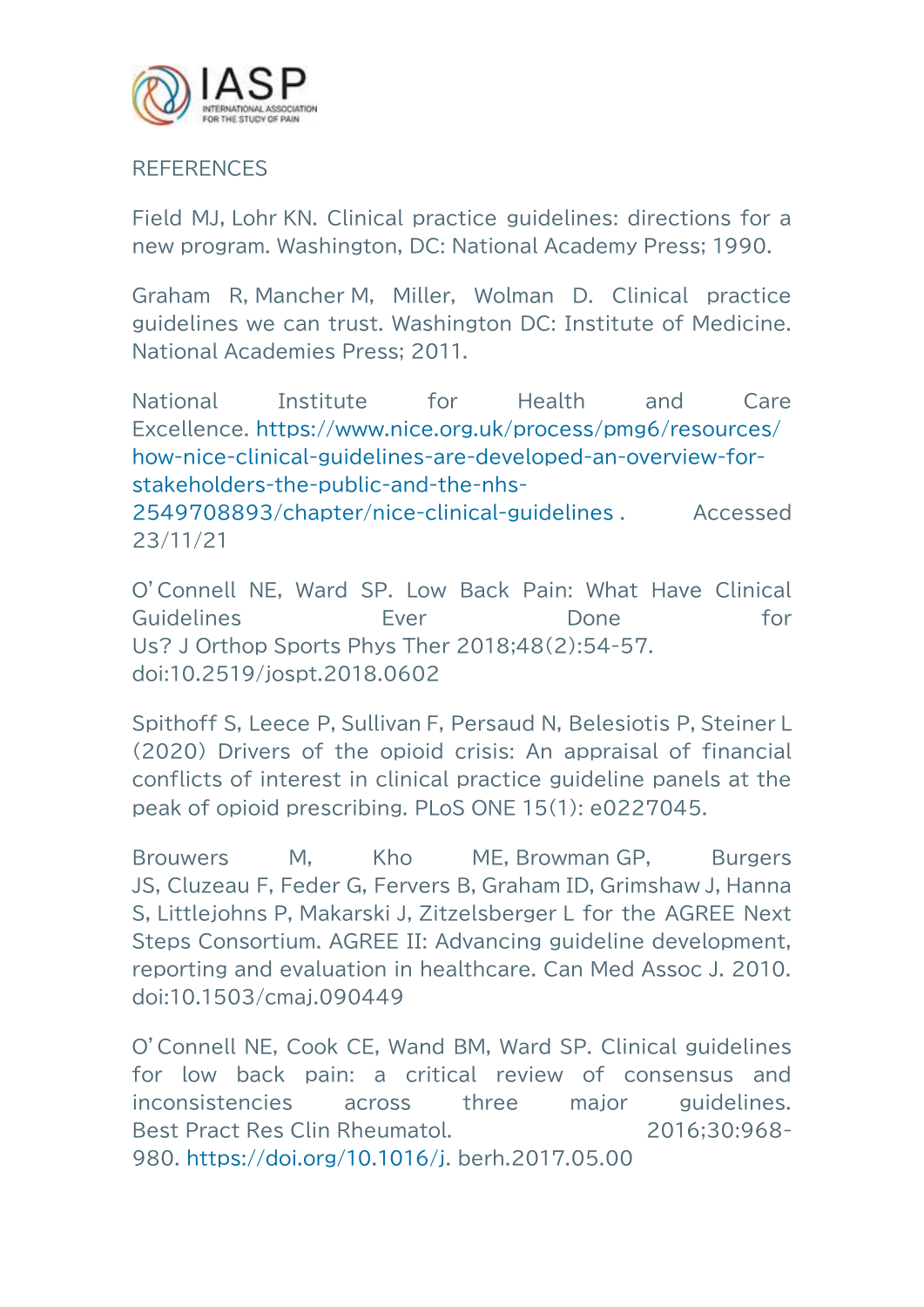

Foster NE, Anema JR, Cherkin D, Chou R, Cohen SP, Gross DP, Ferreira PH, Fritz JM, Koes BW, Peul W, Turner JA, Maher CG; Lancet Low Back Pain Series Working Group. Prevention and treatment of low back pain: evidence, challenges, and promising directions. Lancet 2018 ;391(10137):2368- 2383. [https://doi:10.1016/S0140-6736\(18\)30489-6](https://doi:10.1016/S0140-6736(18)30489-6)

Slade SC, Kent P, Patel S, Bucknall T, Buchbinder R. Barriers to primary care clinician adherence to clinical guidelines for the management of low back pain: a systematic review and metasynthesis of qualitative studies. Clin J Pain. 2016;32:800-

816.<https://doi.org/10.1097/AJP.0000000000000324>

Fischer F, Lange K, Klose K, Greiner W, Kraemer A. Barriers and strategies in guideline implementation—a scoping review. Healthcare (Basel). 2016;4:36.

## <https://doi.org/10.3390/healthcare4030036>

Bishop FL, Dima AL, Ngui J, et al. "Lovely pie in the sky plans": a qualitative study of clinicians' perspectives on guidelines for managing low back pain in primary care in England. Spine (Phila Pa 1976). 2015:40:1842-1850.<https://doi.org/10.1097/BRS.0000000000001215>

Bishop PB, Wing PC. Compliance with clinical practice guidelines in family physicians managing worker's compensation board patients with acute lower back pain. Spine J. 2003;3:442- 450. [https://doi.org/10.1016/S1529-9430\(03\)00152-9](https://doi.org/10.1016/S1529-9430(03)00152-9)

Figg-Latham J, Rajendran D. Quiet dissent: the attitudes, beliefs and behaviours of UK osteopaths who reject low back pain guidance – a qualitative study. Musculoskelet Sci Pract. 2017;27:97-105.<https://doi.org/10.1016/j.math.2016.10.006>

Spitaels D, Vankrunkelsven P, Desfosses J, et al. Barriers for guideline adherence in knee osteoarthritis care: a qualitative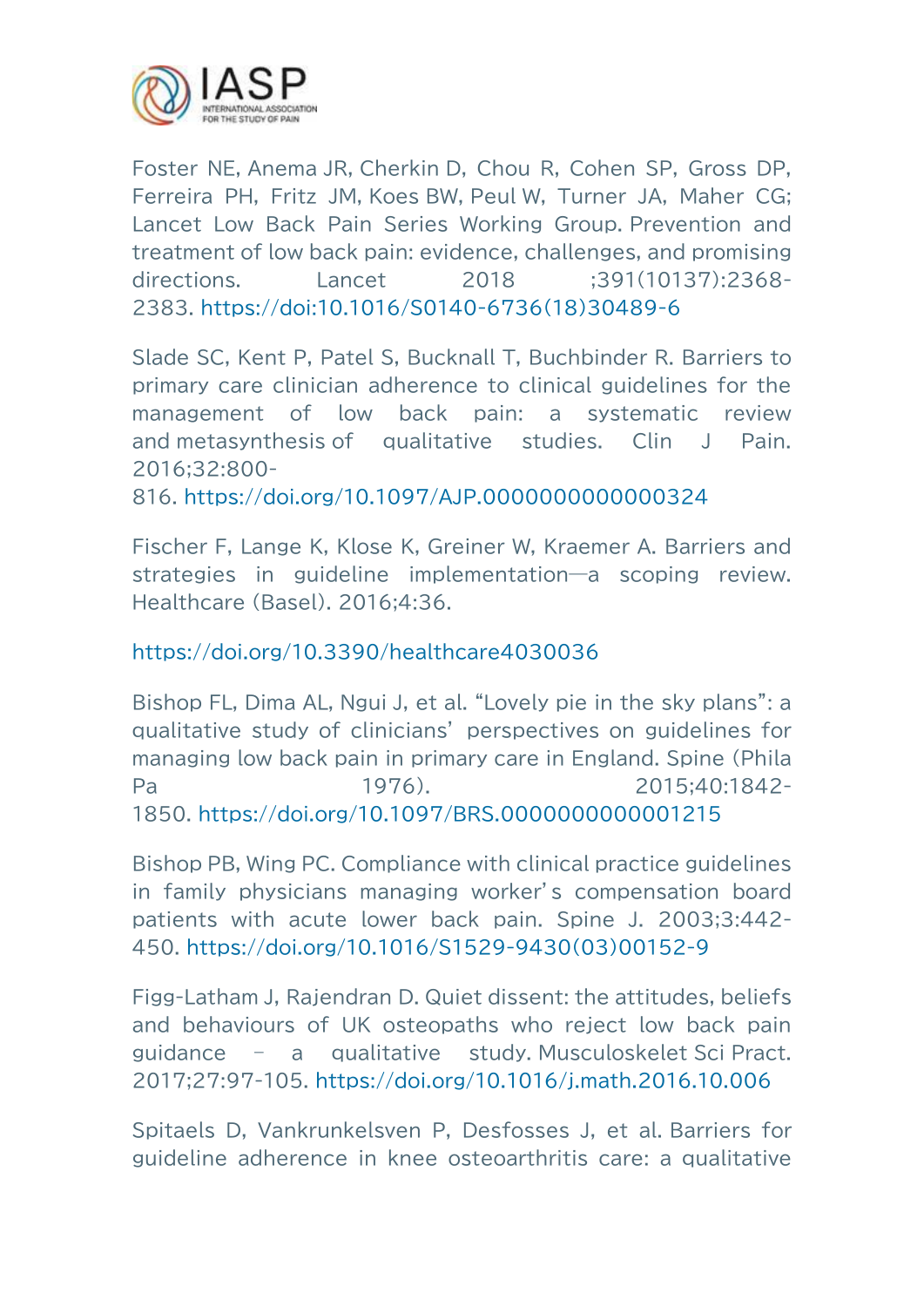

study from the patients' perspective. J Eval Clin Pract. 2017;23:165-172.<https://doi.org/10.1111/jep.12660>

Mesner SA, Foster NE, French SD. Implementation interventions to improve the management of non-specific low back pain: a systematic review. BMC Musculoskelet Disord. 2016;17:258.<https://doi.org/10.1186/s12891-016-1110-z>

Suman A, Dikkers MF, Schaafsma FG,

van Tulder MW, Anema JR. Effectiveness of multifaceted implementation strategies for the implementation of back and neck pain guidelines in health care: a systematic review. Implement Sci. 2016;11:126. [https://doi.org/10.1186/s13012-](https://doi.org/10.1186/s13012-016-0482-7) [016-0482-7](https://doi.org/10.1186/s13012-016-0482-7)

AUTHORS

Neil E O'Connell, Phd, Reader, Department of Health Sciences, Centre for Health and Wellbeing across the Lifecourse, College of Health, Medicine and Life Sciences, Brunel University London, UK

Didier Bouhassira (MD, PhD), Director of Research, Laboratory of Pathophysiology and Clinical Pharmacology of Pain, Inserm (U987), APHP, Paris-Saclay University, Ambroise Paré Hospital, Boulogne-Billancourt, France.

Prof. Denise Harrison (RN, RM, PhD) Professor, Department of Nursing, School of Health Sciences, Faculty of Medicine, Dentistry and Health Sciences. University of Melbourne.

**Translation** 

Mizuho Sumitani, MD